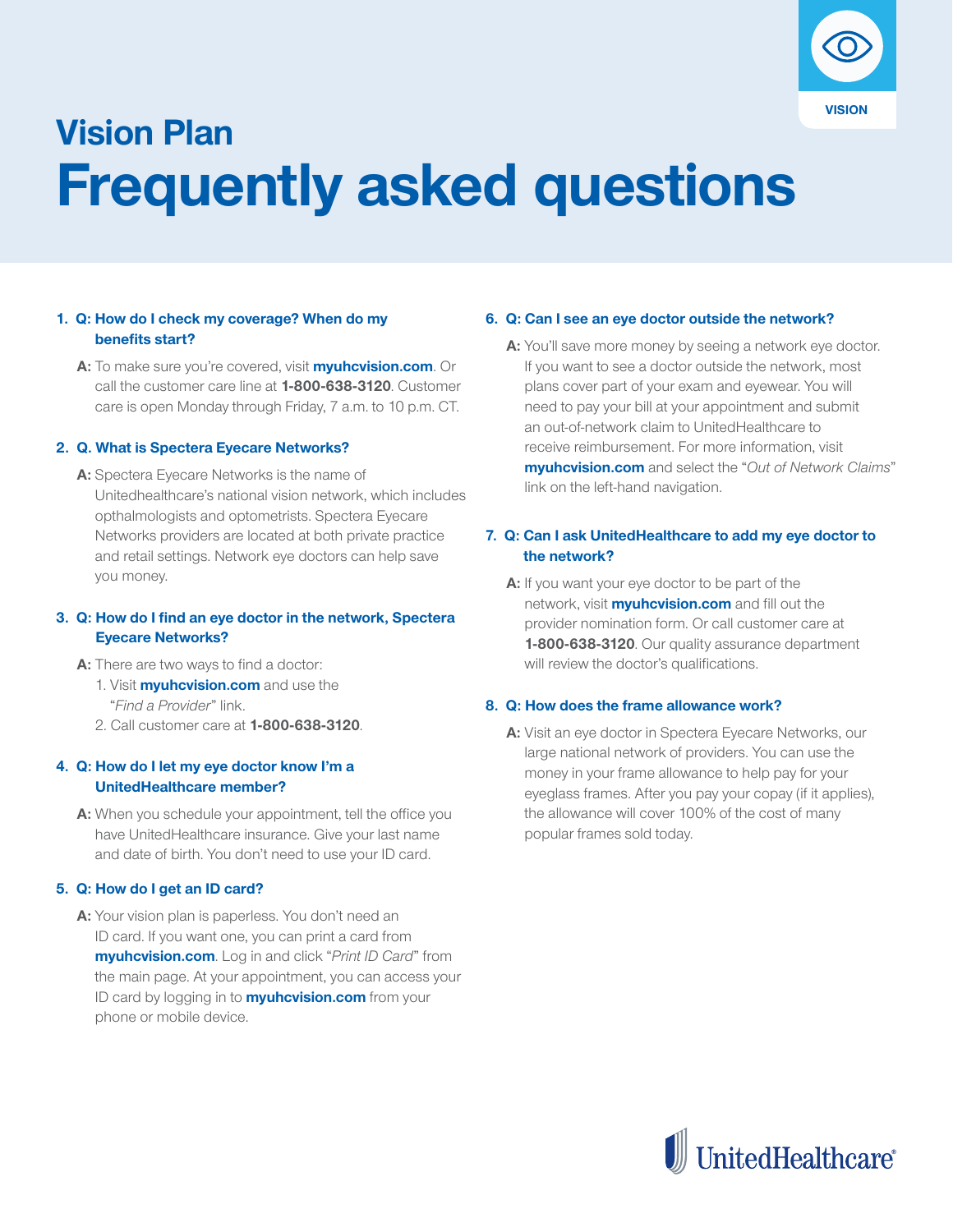#### **9. Q: Will I have any out-of-pocket costs for glasses?**

**A:** You may pay a copay when you see a network eye doctor. You'll also need to pay out of pocket for any extra options you choose for your glasses (tints, coatings or lens upgrades). Network eye doctors often give discounts on these options, but ask how much your new glasses will cost before you make the purchase. If you choose frames that cost more than your frame allowance, you'll need to pay the difference. For more details, visit the "*View Benefits*" page on **myuhcvision.com**.

#### **10. Q: Can I get contact lenses instead of eyeglasses?**

**A:** With most plans you can get eyeglasses OR contact lenses, but not both. For more details, visit the "*View Benefits*" page on **myuhcvision.com**.

#### **11. Q: How do I get contact lenses?**

**A:** You can get contact lenses through your network eye doctor with a valid prescription. Your doctor will be able to recommend the best contact lenses for you. Contact lens benefits may vary. Check your coverage details at **myuhcvision.com**.

#### **12. Q: Can I buy contacts from an eye doctor outside the network?**

**A:** Yes, you can buy contacts directly at **uhccontacts.com**. You will get 10% off every order just for being a UnitedHealthcare member.

If you choose to buy your contacts from any online store, or from an out-of-network provider, you'll need to submit an out-of-network claim and your receipts to be reimbursed. See question 18 to learn how to submit a claim.

#### **13. Q: What's the difference between necessary and elective contact lenses?**

**A:** Only your eye doctor can determine if contact lenses are necessary or elective. An eye doctor may prescribe lenses for a variety of conditions, including post-cataract surgery without a lens implant; to correct extreme vision problems that cannot be corrected with spectacle lenses; with certain conditions such as keratoconus, anisometropia, irregular corneal/astigmatism, aphakia, facial deformity or corneal deformity. If your lenses are considered necessary, ask your doctor to call UnitedHealthcare.

#### **14. Q: Will I have any out-of-pocket expenses for contact lenses?**

**A:** Your out-of-pocket costs for your contact lenses may vary, depending on your specific vision plan. For details about your coverage and discounts, select "*My Benefits*" on **myuhcvision.com**.

If you see an eye doctor outside the network, you'll need to pay your bill in full at the time of your appointment. For details about submitting a claim for reimbursement, see question 18 or visit **myuhcvision.com**.

#### **15. Q: Does the plan cover laser vision correction?**

**A:** No, most vision plans don't cover laser vision correction. You and your family can receive discounts on laser eye surgery through Laser Vision Network of America . To learn more, visit **myuhcvision.com** and select "*LASIK Discounts.*" For complete details, visit our LASIK site at **uhclasik.com**.

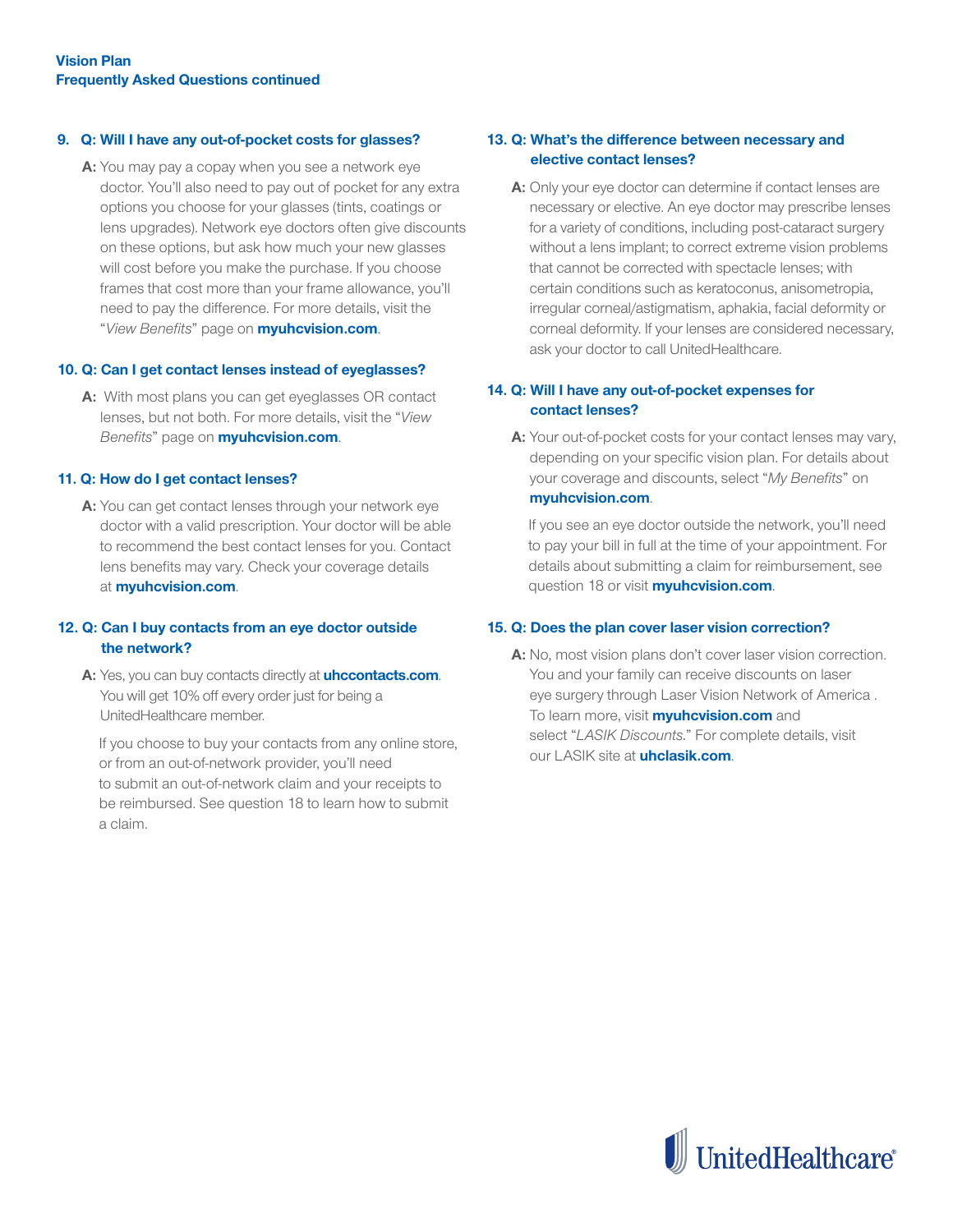#### **16. Q: Does the plan cover hearing tests or hearing aids?**

 **A:** No, but as a UnitedHealthcare vision plan member, you can buy premium digital hearing aids through hi HealthInnovations™. Hearing aids start at \$699 each. This isn't considered insurance, but is a discount given to you as a UnitedHealthcare member. Your health plan may provide a hearing test, hearing aid allowance or other coverage. Before you schedule a hearing test or order hearing aids, check with your medical plan to see what's covered.

For more information, review your plan details on **myuhcvision.com** under "*Hearing Aid Discounts*."

#### **17. Q: Does hi HealthInnovations work with the hearing aid benefit offered in most UnitedHealthcare health plans?**

A: hi HealthInnovations is not a network-based program. If your health plan has a hearing aid allowance, you can use that toward your purchases through hi HealthInnovations.

#### **18. Q: How do I submit an out-of-network claim?**

**A:** If you see an eye doctor outside the network, you will need to pay your bill in full at the time of your appointment. To submit your claim for reimbursement, complete the out-of-network claim form and send all receipts. The claim form can be found at

**myuhcvision.com**, by logging in and selecting the "*Out of Network Claims*" link on the left-hand navigation. Be sure to attach the following information to the receipts:

- Subscriber's unique ID number, name and home address
- Patient's name and date of birth

Mail everything within 12 months of the date of service to:

#### **UnitedHealthcare Vision Claim Department** P.O. Box 30978 Salt Lake City, UT 84130

If you prefer, fax this information to **248-733-6060**.

We process out-of-network payments within 30 days of the date we receive a complete request.



## **Need help?**

### **Call toll-free. 1-800-638-3120, TTY 711.**

If you don't have computer access, need language assistance or can't find answers, call us Monday through Friday, 7 a.m. to 10 p.m. CT.